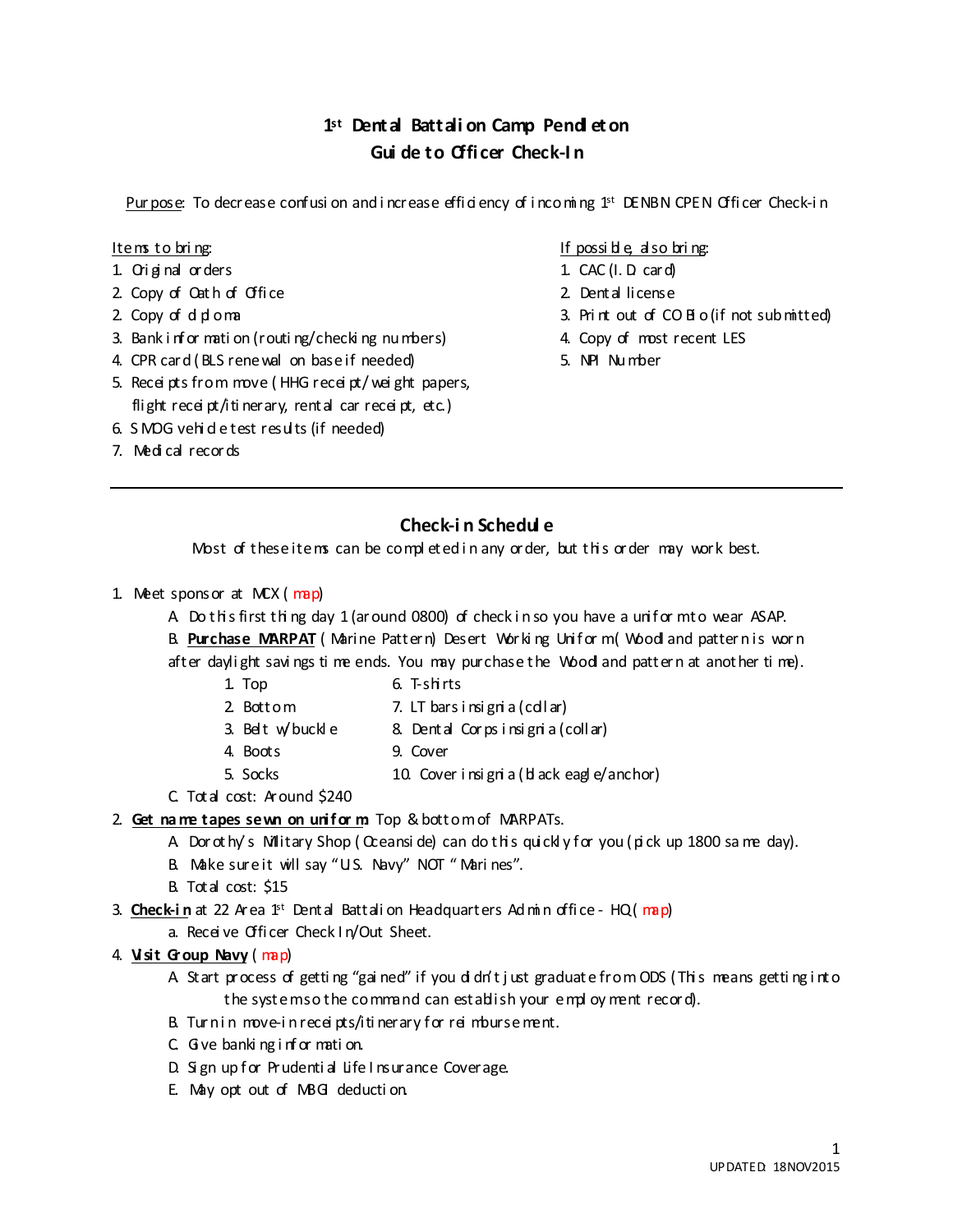#### 5. **Meet wi th the CO**

- A. This meeting should be set up prior to your first day by your sponsor.
- B. Discuss Dental Corps philosophy, expectations, vision, personal background, etc.

#### 6. **Meet wi th Executi ve Assistant to the CO**

- A Show dental license for Special Pay.
- B. Discuss FITREP.
- C. Show l ast copy of LES ( make sure current "pay" and "servi ce ti me" are correct).
- 1. It may di spl ay "4 years servi ce ti me" until gai ned. First AD paycheck shoul d say "0".
- 7. **Compl ete the HQ checklist** items as soon as you can. Not es bel ow:

### A **Discuss getting CREDENTI ALED** as soon as possible.

- 1. You cannot see pati ents or stand duty until you are credenti al ed.
- 2. Can start the process befor e you have your NPI and dent al license.
- B. **Vi sit hospital phar macy** to get access to CHCS ( prescri pti on writi ng) after credenti al ed. 1. Phar macy will tell you to **visit RAM**t o get access sheet ( RAM offi ce- see directions).
- C. Ad min ( $Room 101$ ) signatures may be obtained after the rest of the Checklist is completed.
- D. **Room 106** Educati on & Trai ni ng will sign you up for BLS if you need to renew. The fd der will show what onli ne trai ning you completed in the past. They will tell you whi ch onli ne trai ni ng you still need to complete (CAC required for NKO Training).
- E. **Room 107** The security manager will sign the third page of the SAAR-N Form.
	- 1. **SAAR- N For m si gned** by Supervi sor/Pr ogra m Di rector and faxed/br ought to AIS ( map)
- F. **DMHRS-i Check-in** Sheet turnin
- G. **Gi ve medi cal records** to 1st DENBN Medi cal Li ai son @ 22 area medi cal ( map)
	- 1. They will tell you what needs to be updated in your medical file.
	- 2. You'll need 2 pairs of eye g asses if you have corrected vision.
	- A. Hospi tal's Opt o metry Appoi nt ment Li ne: (760) 725-4357
- 8. **Visit the JRC** (map) once "gai ned" by Group Navy, to:
	- A Obtain DoD CAC (I. D. card).
	- B. Register your car for Camp Pend et on.
		- 1. Show Dri ver's Li cense, car regi strati on, car i nsurance, S MOG results (if needed)
		- 2. Pl ace decal on car.
- 9. Once you have your CAC (I. D card) and official email address, complete the following items:
	- A. Email HQ personnel for a link to obtain government travel card and DTS.
	- B. Navy Knowledge Online Training.

## **Di recti ons i n hospi tal**

- 1. Opt ometry: Take stairs/elevator to  $2^{nd}$  floor. Turn right out of devator then left down the long hall way. Opt ometry is at the end of the hall way on the right.
- 2. RAM (for CHCS access): Take devator to  $2^{nd}$  floor. Turn left out of devator then right down the long hall way. Fa mily Medical Services is half way down the hall way on the left. They will guide you to RA Minthe back.
- 3. Phar macy (for CHCS access): From visitor parking, enter hospital and visit Pharmacy desk in the lobby. They will direct you around back to sign in.